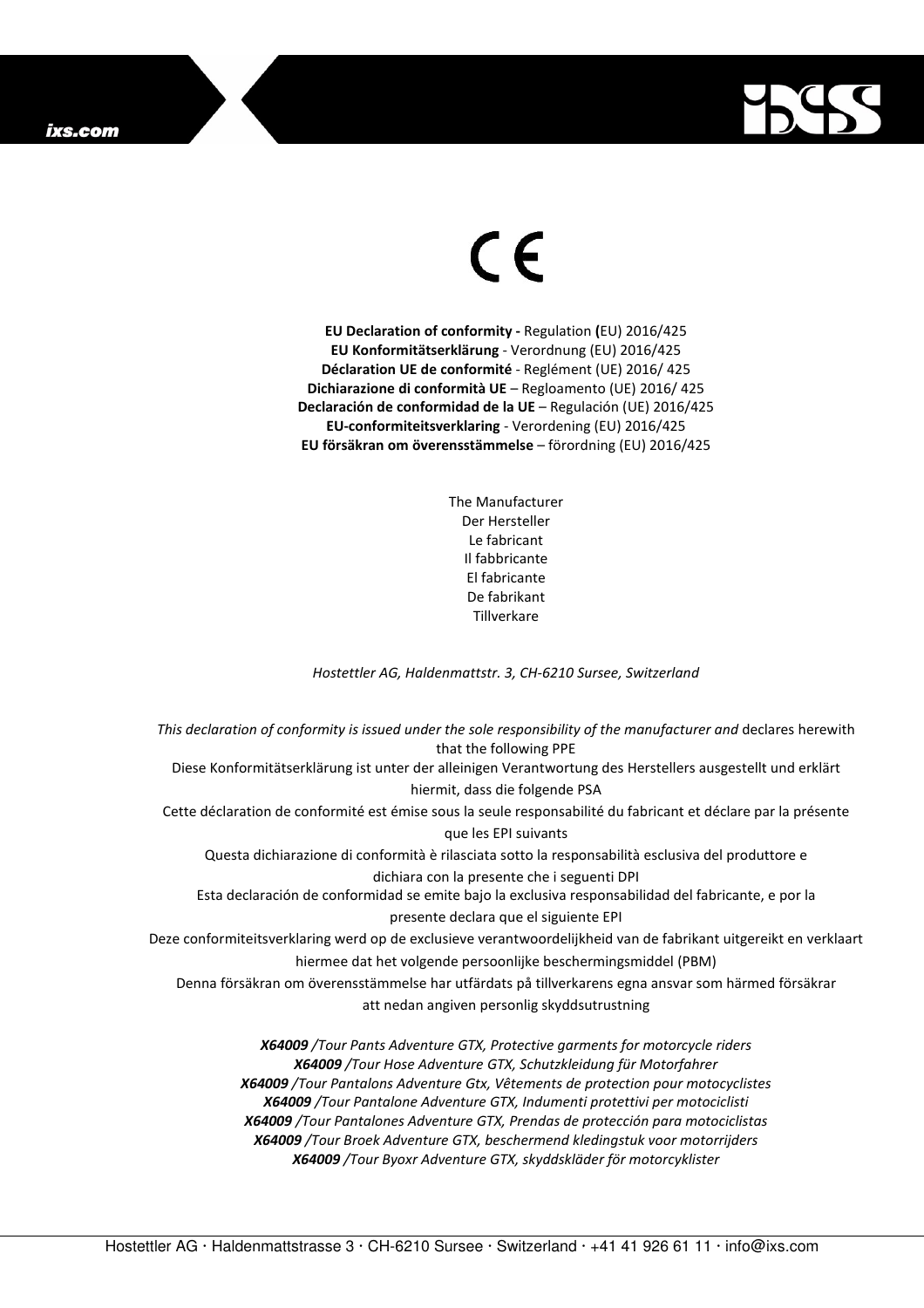



has undergone the EU-type examination conformity assessment procedure (Module B) performed by the Notified Body, IDIADA AUTOMOTIVE TECHNOLOGY, S.A. (OC.0164), P. I. L'ALBORNAR, E-43710 Santa Olivia (Tarragona – Spain), which has issued the EU Type Examination Certificate No. MT19070086.

And is compliant with the following Standard prEN 17092-3:2018 (AA)

## hat das EU-Baumusterprüfungs-Konformitätsbewertungsverfahren durchlaufen (Modul B) durchgeführt von der benannten Stelle, IDIADA AUTOMOTIVE TECHNOLOGY, S.A. (OC.0164), P. I. L'ALBORNAR, E-43710 Santa Olivia (Tarragona – Spanien), die die EU-Baumusterprüfbescheinigung Nr. MT19070086 ausgestellt hat.

und entspricht der folgenden Norm prEN 17092-3: 2018 (AA)

a subi la procédure d'évaluation de la conformité pour l'examen de type UE (module B) réalisée par l'organisme notifié, IDIADA AUTOMOTIVE TECHNOLOGY, S.A. (OC.0164), P. I. L'ALBORNAR, E-43710 Santa Olivia (Tarragona – Espagne), qui a délivré le certificat d'examen de type UE n°. MT19070086.

Et est conforme à la norme suivante prEN 17092-3: 2018 (AA)

è stato sottoposto alla procedura di valutazione della conformità dell'esame UE del tipo (modulo B) eseguita dall'organismo notificato, IDIADA AUTOMOTIVE TECHNOLOGY, S.A. (OC.0164), P. I. L'ALBORNAR, E-43710 Santa Olivia (Tarragona – Spagna), che ha rilasciato il certificato di esame UE del tipo n. MT19070086.

Ed è conforme alla seguente norma prEN 17092-3: 2018 (AA)

ha sido sometido al procedimiento de evaluación de conformidad del examen de tipo UE (Módulo B) realizado por el organismo notificado, IDIADA AUTOMOTIVE TECHNOLOGY, S.A. (OC.0164), P. I. L'ALBORNAR, E-43710 Santa Olivia (Tarragona – España), que ha emitido el certificado de examen UE de tipo no. MT19070086.

Y cumple con el siguiente estándar prEN 17092-3: 2018 (AA)

de EG-typekeuring-conformiteitsbeoordelingsprocedure doorlopen (module B) heeft,uitgevoerd door de aangemelde instantie IDIADA AUTOMOTIVE TECHNOLOGY, S.A. (OC.0164), P. I. L'ALBORNAR, E-43710 Santa Olivia (Tarragona – Spanje) die het certificaat van EG-typeonderzoek nr. MT19070086 afgegeven heeft,

en voldoet aan de volgende norm: prEN 17092-3: 2018 (AA)